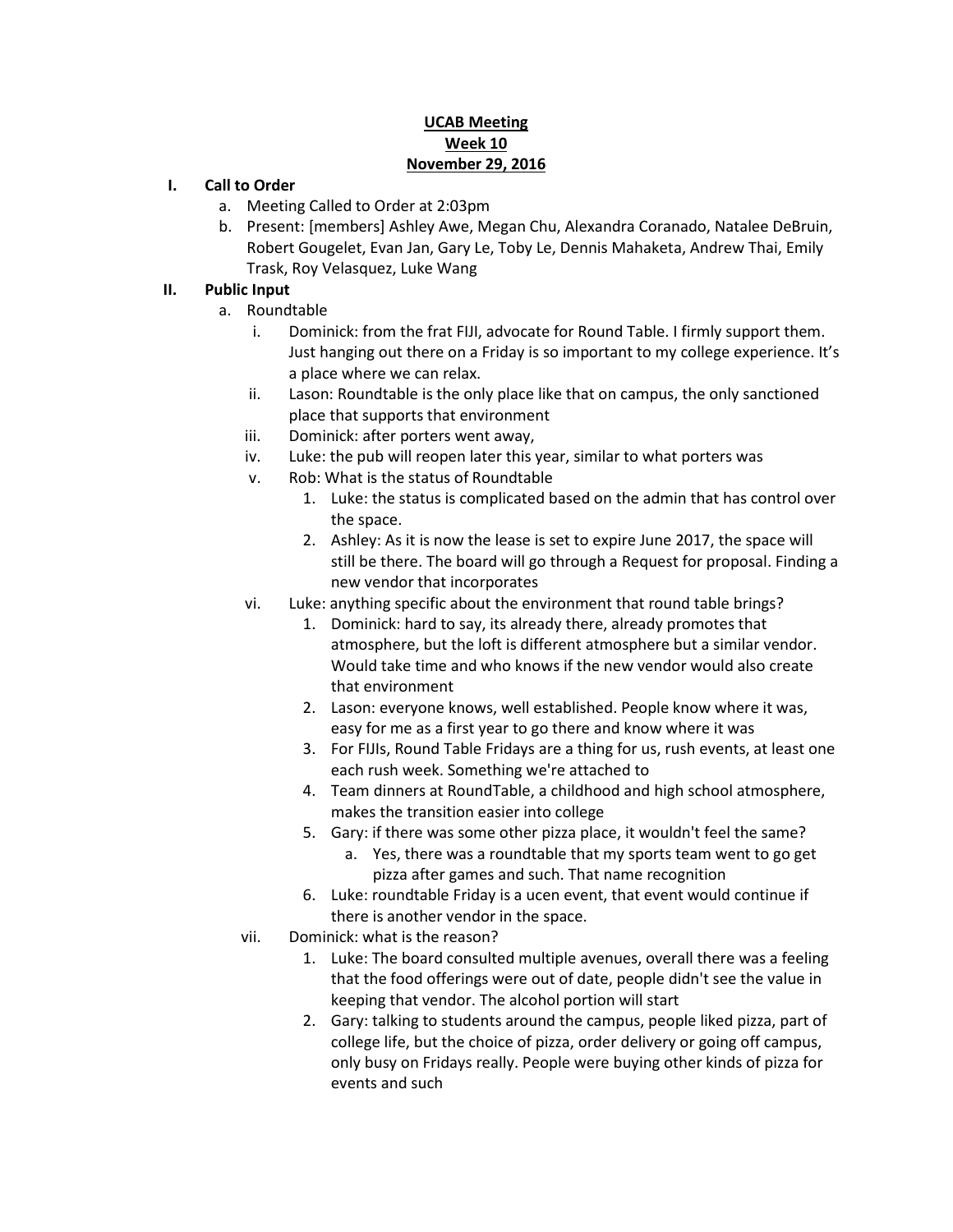3. Luke: ucab has a public statement on the website regarding specifics. A lot of the information, there was also a lot of confidential information regarding complaints, sales. Ucab.ucsd.edu for the statement

## **III. Approval of Minutes**

- a. Week 8
	- i. Move to approve; Gary
		- 1. Second: Rob
- b. Week 9
	- i. Move to approve: Gary
		- 1. Second: Dennis

### **IV. Chair Report**

- a. Welcome Dora, member at large
- b. Vendor selection committee, vendors bidding for the dlush space

## **V. Vice Chair Report**

- a. Tech fee subsidy in new business
- b. List serve, come see me after meeting
- c. Space allocation committee will start meeting next quarter

## **VI. Director Report**

- a. John not here, wanted me to tell yall about the projects, long list for winter break, let me know if you want a copy of the list
- b. Budget committee meeting next quarter

## **VII. New Business**

- a. The Lab
	- i. Art counts event
		- 1. Art performance open mic
		- 2. Friday 27 January 5-8pm
		- 3. Meets 6 criteria 1.5 per student x400\$
		- 4. Recommendation 350\$
			- a. Move to fund 350: gary
				- i. Second: Andrew
- b. Convex Mirror in Student Service Center
	- i. Southeast corner of the student center
	- ii. Road that goes through PC, by the SURF building
	- iii. Matthew's quad by TapEx towards the street on the other side
	- iv. Request for the convex mirror there
	- v. Luke: I will get into contact with John, forward me the email please
	- vi. Evan: where does the mirror need to go?
		- 1. Pillar outside of where tapex corner meets the road

### **VIII. Old Business**

# **IX. Member Reports**

- X. **Open Forum**
	- a. Student Org Space Request
		- i. Luke: email from The Triton, newspaper org. Looking for a physical space on campus, growing org would like a physical space. I emailed that there are no current spaces open on campus. Looking to apply for nonprofit status. To my knowledge, not a registered student org
		- ii. Evan: I can check with avp of student orgs; plenty of orgs on campus that would like space that are csi orgs, make priority for those orgs